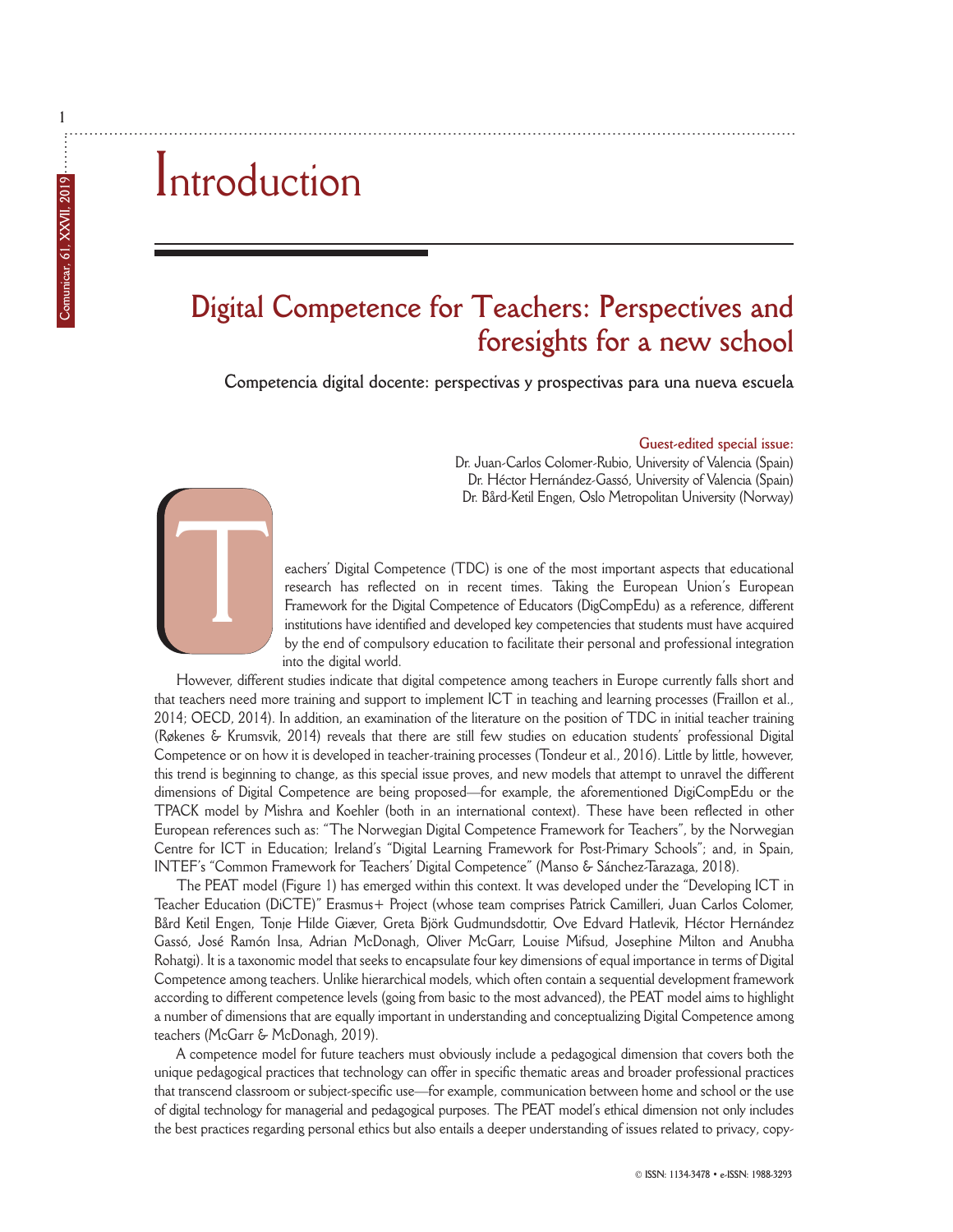**2**

## Introduction

right, critical examination of sources, freedom of expression and the use of digital technology. The attitudinal dimension, meanwhile, involves developing competencies that relate to critical thinking, creative use of digital technologies to support teaching and learning processes, and the ability to adapt new technologies to a professional context, as well as forming a deep understanding of the role of digital technologies in today's society. Finally, the technical dimension refers to the practical skills and competencies needed to use software and hardware in specific situations and also includes an understanding of technological networks and knowledge of how digital devices operate and communicate with each other.



Figure 1. Synthesised model of Teachers' Digital Competence (The PEAT model).

In short, the PEAT model aims to offer

an overview of TDC that highlights the dimensions that are most commonly used in many of the models currently in force. Thus, this framework encompasses the necessary technical and pedagogical competencies that one would expect to encounter in teacher training, but it also includes an ethical dimension, which not only covers best practices regarding ICT use but also offers a deeper understanding of the broader ethical issues raised by the use of digital technology.

This special issue seeks to lay the foundations for approaching TDC from this perspective, and the studies selected for it consider these four dimensions based on different approaches to competence.

First, Bård Ketil Engen's article, "Understanding social and cultural aspects of teachers' digital competencies", analyses the importance of being aware of the contextual social and cultural conditions in order to understand the assimilation and implementation of digital technologies in schools. It also reflects on the kind of knowledge and competencies teachers require nowadays. The starting point of the paper is the divergence between the available digital technologies and what is understood as slow acceptance and implementation in schools. Based on the constructivist perspective on the technology's conceptual framework, the article argues that there is a need to look beyond causes and effects to understand how to implement and use these technologies in a vocational educational environment. The study therefore contributes to the discourse surrounding professional teachers' digital competencies.

The second article, "The development of the digital teaching competence from a sociocultural approach", by Pilar Colás-Bravo, Jesús Conde-Jiménez and Salvador Reyes-de-Cózar, proposes to broach the training in Digital Competence among teachers based on a Vygotskian sociocultural perspective that goes beyond the merely technical. To do so, the authors put forward a pedagogical approach that takes this sociocultural component as its starting point by means of four constructs, namely, Command, Preference, Reintegration and Appropriation. Based on these premises, the authors developed a scale to record TDC and drew on a significant sample of 1,881 students in compulsory education from the Autonomous Community of Andalusia (Spain). Their results are structured in accordance with the objectives that they initially put forward and their conclusions contribute to evaluating teachers' ability to develop their students' Digital Competence.

The third paper in this volume, "Teacher's digital competence among final year Pedagogy students in Chile and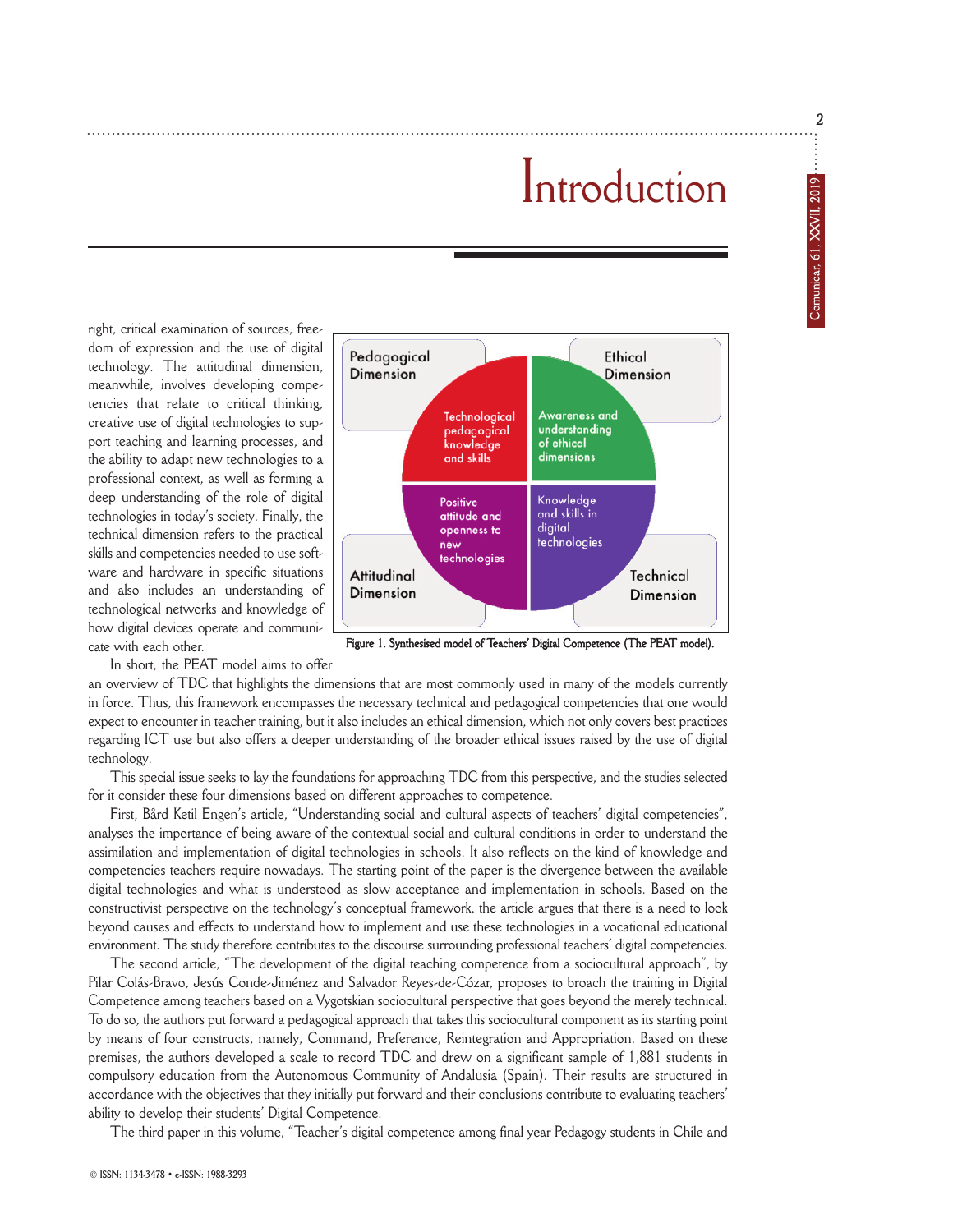Uruguay" by Juan Silva, Mireia Usart and José-Luis Lázaro-Cantabrana, points out the importance of teacher training in the development of Digital Competence, doing so via a comparative study of Chile and Uruguay that demonstrates the basic level of Digital Competence among future teachers, especially in the case of men. The article gives a a unique perspective on a region, Latin America, lacking empirical works on this subject. It emphasizes the importance of initial teacher training as key to improving TDC. Finally, the study highlights an obvious concern, namely the scant training given to teachers-in-training in this competence, which can translate into significant problems in how digital technology is handled in the classroom with their future students. This is even more worrying if one takes pedagogical and didactic criteria into account.

The fourth contribution, "Digital resources and didactic methodology in the initial training of History teachers", by Pedro Miralles-Martínez, Cosme J. Gómez-Carrasco, Víctor B. Arias and Olaia Fontal-Merillas, sets out to ascertain the perceptions of teachers-in-training regarding the resources employed in their classes, which shape their ideas about TDC throughout their educational training. This study groups results from 22 universities, 13 of which are Spanish (344 participants) and 9 of which are English (162 participants) in a single comparative analysis. The paper concludes by highlighting the need for an improvement in teacher training focused on TDC that is not restricted to merely working with technological tools but instead takes advantage of them to intensify aspects such as the comparison of information, academic inquiry and deep and critical learning.

The monographic ends with the article "Competence of future teachers in the digital security area", by María-Jesús Gallego-Arrufat, Norma Torres-Hernández and Teresa Pessoa. These authors present the results of a questionnaire that was validated by experts and developed with the aim of understanding the predominant competency level and profile in the area of digital security (including knowledge, uses and interactions, and attitudinal patterns) among Early Childhood and Primary Education undergraduate students in Spain and Portugal. Their extensive analysis of the results (there are few works that focus on this particular aspect in the Iberian Peninsula) offers interesting information on the most sensitive aspects and those which require further reinforcement during initial training. The authors set out future lines of research related to improving competencies in the area of digital security.

In short, this special issue is presented as a contribution to the analysis and discussion of both the theoretical and practical aspects related to TDC, its impact on teacher training and the future challenges and difficulties that it presents. To this end, this monographic reflects on the need for technology in future teachers' initial and ongoing training from different perspectives. Such reflection will surely allows the different models for handling TDC that have been developed in recent years to be considered in more depth and, in addition, it propose specific experiences that could be applied in different educational contexts.

Our world is undergoing rapid transformation owing to digital technologies. In recent years, significant changes have occurred in many areas—both personal and professional ones—and these changes are going to be more profound and come about more rapidly in the near future. This requires new proposals and methodologies for educational models and, especially, for the training of teachers. Therefore, it is essential that the institutions responsible for training teachers implement policies in various areas—in both initial and ongoing training—in order to improve the development of their Digital Competence levels.

#### **References**

Fraillon, J., Ainley, J., Schulz, W., Friedman, T., & Gebhardt, E. (201*4). Preparing for life in a digital age. The IEA International Computer and Information Literacy Study International Report*. Amsterdam: Springer Open.

Manso, J., & Sánchez-Tarazaga, L. (2018). Competency frameworks for teachers: A contribution from the European education policy. In A.M. Tonna, & J. Madali ska-Michalak (Eds.), *Teacher Education Policy and Practice: International Perspectives and Inspiration* (pp. 80- 101.) Warsaw: Foundation for the Development of the Education System.

McGarr, O., & McDonagh, A. (2019). *Digital competence in teacher education, Output 1 of the Erasmus+ funded Developing Student Teachers' Digital Competence (DiCTE)*. https://bit.ly/2K923ix

Mishra, P., & Koehler, M.J. (2006). Technological pedagogical content knowledge: A new framework for teacher knowledge. *Teachers College Record, 108*(6), 1017-1054.

OECD (2014). *TALIS 2013 results: An international perspective on teaching and learning*. Paris: OECD Publishing.

Røkenes, F.M., & Krumsvik, R.J. (2014). Development of student teachers' digital competence in teacher education: a literature review. *Nordic Journal of Digital Literacy, 10*(4), 250-280. https://bit.ly/2JTkpFk

Tondeur, J., van-Braak, J., Siddiq, F., & Scherer, R. (2016). Time for a new approach to prepare future teachers for educational technology use: Its meaning and measurement. *Computers & Education, 94*, 134-150. https://doi:10.1016/j.compedu.2015.11.009

**3**